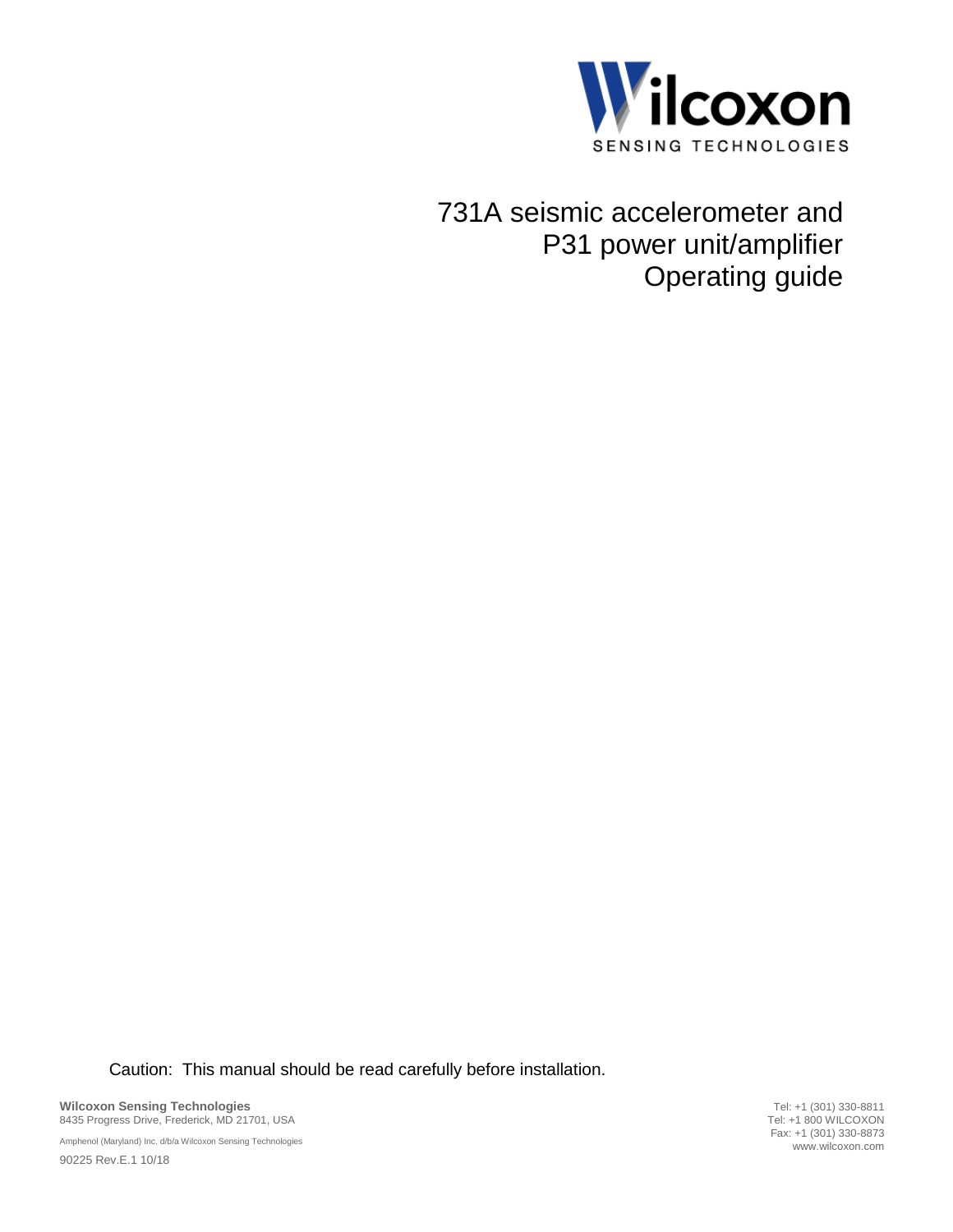

# **Contents**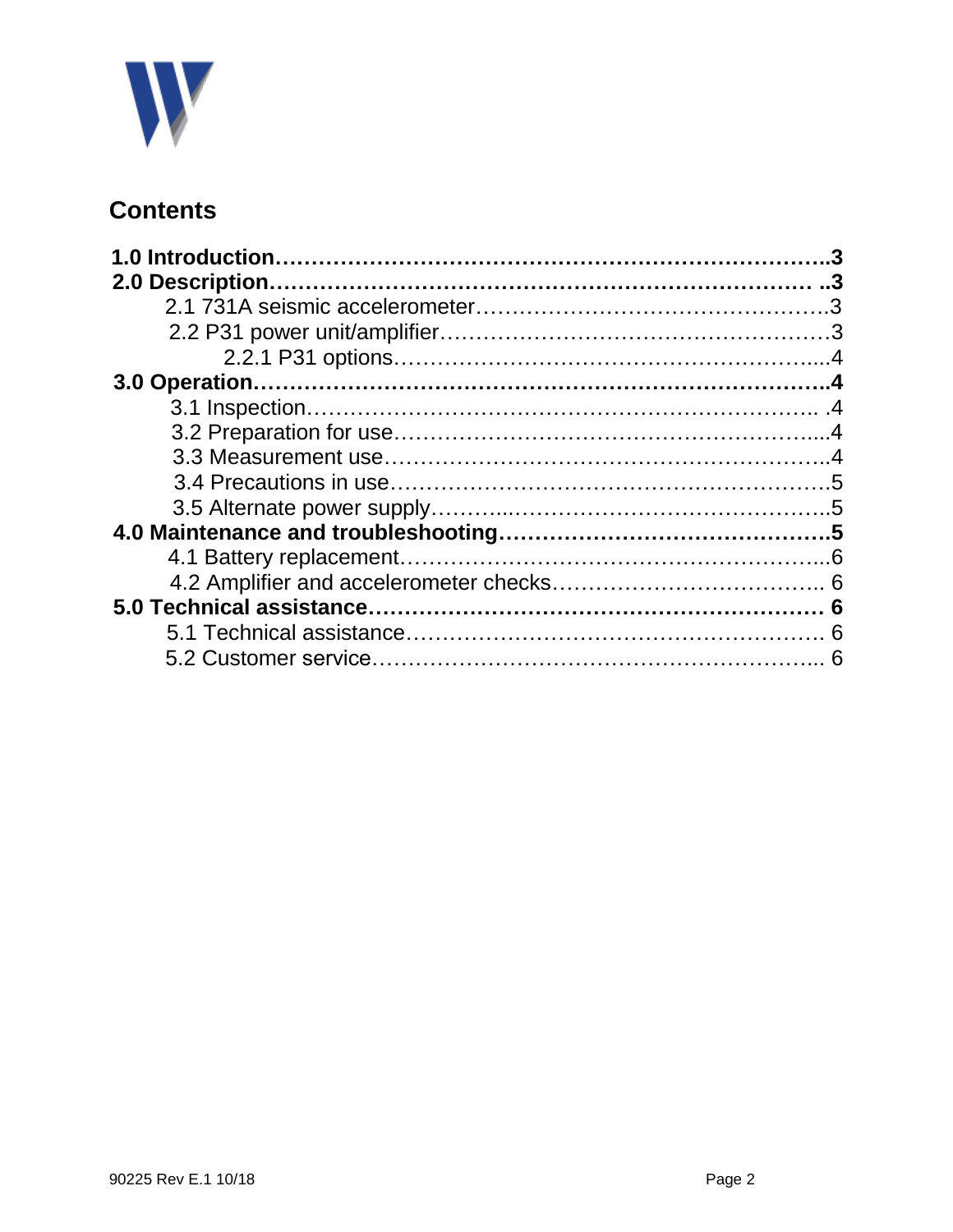

# **1.0 Introduction**

The 731A seismic accelerometer and P31 Power Unit Amplifier are a unique state-of-the-art system for the measurement of extremely low level vibrations. This system has the capability to measure to the sub-micro g level by combining a high sensitivity piezoelectric sensing element, an integral ultra-low noise amplifier and a matching low-noise amplifier/filter/power supply. The amplifier also contains an integration circuit to yield an output proportional to velocity.



This system is particularly suited for the measurement of low level vibrations in bridge, building, tower and dam motion studies, optical and photographic stability monitoring, electron microscope and microtome monitoring, as well as vibration-isolation table monitoring.

# **2.0 Description**

#### 2.1 731A seismic accelerometer

The 731A seismic accelerometer incorporates an isolated piezoelectric sensing element which minimizes the effects of transverse motion, base strain, and thermal transients. The accelerometer also contains a proprietary solid state charge amplifier with an extremely low noise floor. This enables the sensing of low level vibration with a device which has a sensitivity of 10 V/g. The 731A accelerometer is relatively small and comes in a case for safe transport. Due to its extremely high sensitivity, the 731A is fragile. Do not drop it! Protect the unit at all times from accidental impacts. Handling vibration and shock must not exceed 15 g peak.



### 2.2 P31 power unit/amplifier

The P31 power unit/amplifier is specifically designed to further enhance the capabilities of the 731A seismic accelerometer by providing signal amplification, selective filtering, and signal processing to yield user-selectable acceleration or velocity output signals. It also provides the constant current needed to power the accelerometer's internal amplifier.

The P31 is battery powered, using two standard 9 volt alkaline transistor batteries with an operating life of approximately 75 hours. The green LED lamp glows for good battery condition when the power switch is moved to the TEST position. All switches and the indicator light are on the front panel, input and output connectors are on the rear panel. The power unit provides 2.4 mA constant current to the 731A accelerometer. A selectable-gain amplifier provides gains of 1, 10, and 100.

Acceleration or velocity output is switch selectable. The two acceleration settings provide integral filtering with nominal system band-widths (minus 3 dB) of 0.05 to 450 Hz, and 0.05 to 100 Hz, respectively. The velocity setting yields a nominal system response of 1.5 to 150 Hz  $(\pm 1 \text{ dB})$ ,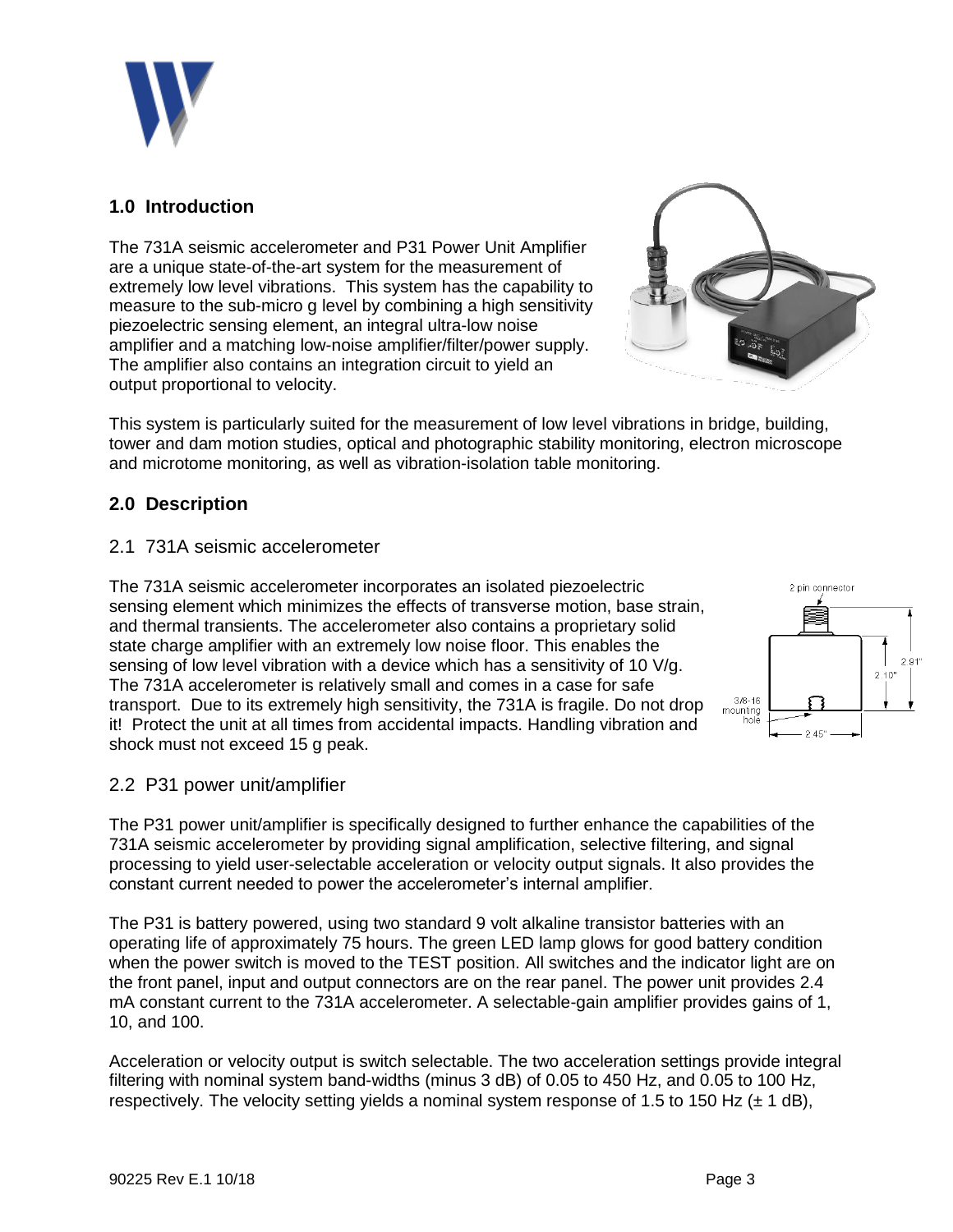

with outputs of 0.1 V/in/sec, 1 V/in/sec, and 10 V/in/sec for the three gain levels of 1, 10, and 100.

## 2.2.1 P31 options

The P31-1 has a slightly different design than that of the P31. The filter and velocity switch that is present on the P31 is disabled on the P31-1. By removing all filters, the phase change from input to output is minimized. However, the resonance of the accelerometer is not dampened, so the user should take care not to overload the system at the natural frequency.

## **3.0 Operation**

#### 3.1 Inspection

After carefully unpacking the 731A seismic accelerometer, the P31 power unit/amplifier, and cables, inspect the external parts for damage to switches, indicator and connectors. If there is damage, file a claim with the carrier who transported the instrument. Retain the shipping container and packing material for use in case reshipment is required.

**Caution**: Use great care in handling the 731A. It is fragile. Never DROP it or hit it against a solid object.

#### 3.2 Preparation for use

Mount the 731A on the test structure using a 3/8-16 UNC stud. The mounting surface should be about 2 3/4" (70 mm) in diameter, flat and clean. Hand-tighten the accelerometer; do not use a wrench. Alternatively, the accelerometer may be fastened using cement or bee's wax. Care must be taken that the accelerometer is not accidentally dislodged and damaged. Particular care is needed when mounting the accelerometer to the side of structure (sensitive axis horizontal). A threaded stud is recommended in this case.



Depress POWER SWITCH of the P31 Power Unit/Amplifier to TEST position. BATTERY CONDITION INDICATOR should show a steady green light, release switch. Connect the cable to the input connector on the P31 and to the 731A seismic accelerometer. This cable should be free of kinks and cable connectors should be clean. Connect one end of a coaxial cable to the output BNC connector on the rear panel of the P31 and connect the other end of the cable to the readout or recording instrument.

**Caution**: The input connector of the P31 is a twin-axial BNC. Attempting to insert a co-axial BNC can cause damage to the input connector.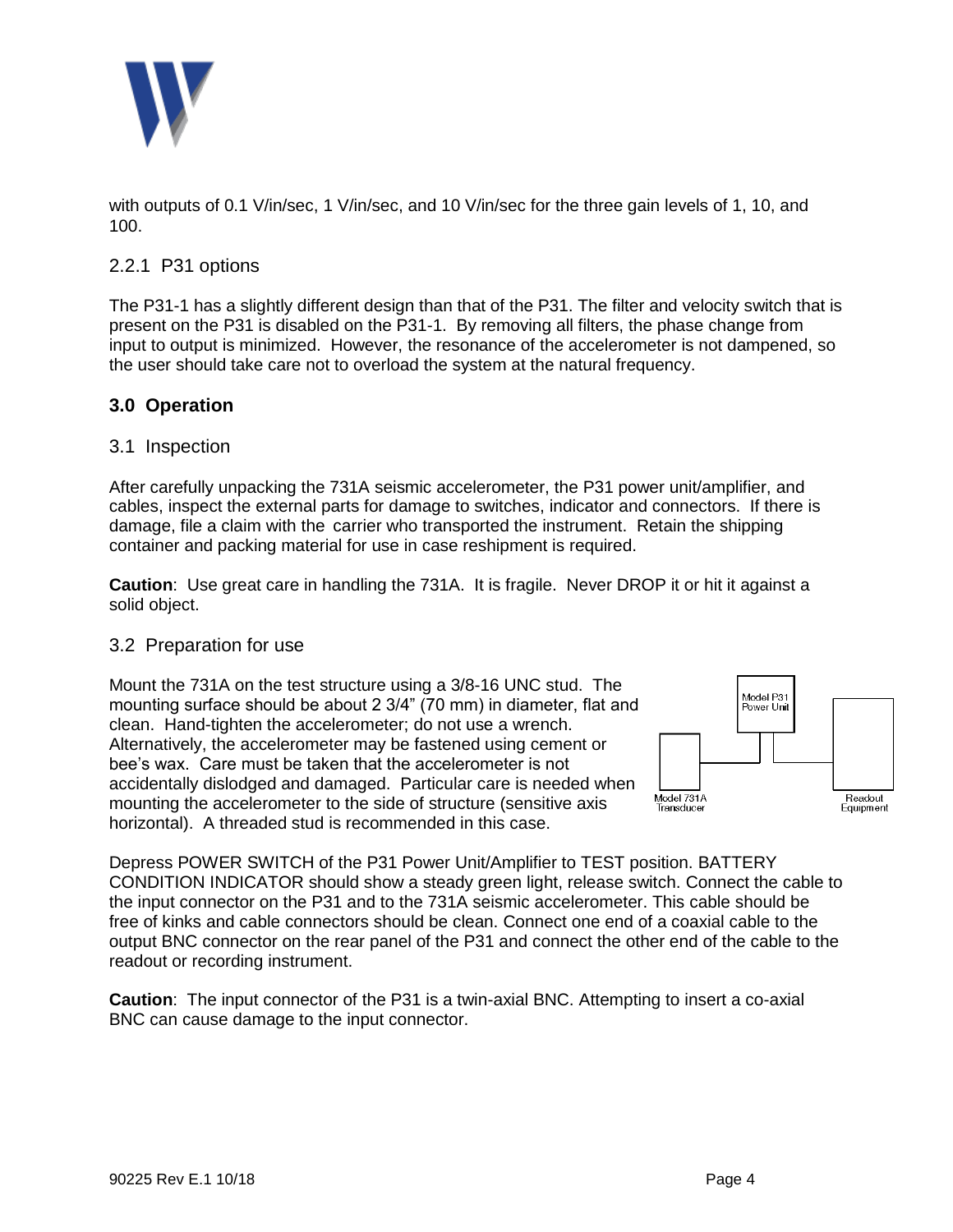

### 3.3 Measurement use

Set FILTER SWITCH to desired mode of operation: "Acceleration, 450 Hz low pass", or "Acceleration, 100 Hz low pass", depending on desired frequency range of measurement. If an output proportional to velocity is desired, set filter switch to "VELocity".

Set GAIN SWITCH to desired gain setting. Good operating practice starts with the lowest gain setting to prevent amplifier overloading if input signals are larger than anticipated. Gain settings of 1, 10, and 100 result in system sensitivities (with the 731A seismic accelerometer) of 10, 100, and 1000 V/g, respectively, for both acceleration functions, and 0.1, 1, and 10 V/in/sec for the velocity function.

**Note**: It takes about 2 minutes after power-on before the system is ready for use.

### 3.4 Precautions in use

The 731A seismic accelerometer is fragile and must be handled gently. The P31 should not be subjected to environments in excess of its specified temperature and humidity ranges. It should be protected from condensation and corrosive atmospheres.

#### 3.5 Alternate power supply

The P31 was specifically designed to optimize the capabilities of the 731A seismic accelerometer. The accelerometer can, however, be operated with an alternate power supply, consisting of a constant current diode rated at 2 to 10 mA (J5XX series, Siliconix, InterFET, etc.) fed from a +18 to +30 VDC constant voltage supply. A DC voltage will be present at the output of the accelerometer. A blocking capacitor and shunt resistor (as shown in the figure below) may be added to decouple the DC voltage. The time constant of the capacitor-resistor combination must be large enough not to degrade the capability of the 731A accelerometer (-3 dB at 0.05 Hz). For example, using a 100 mF capacitor and 500 K resistor results in a time constant of 50 seconds  $(.02 \text{ Hz})$ .

The 731A has a two pin (MIL-C-5015) connector with pin A for the DC constant current input and signal high (signal output), and pin B for the signal return.



from damage.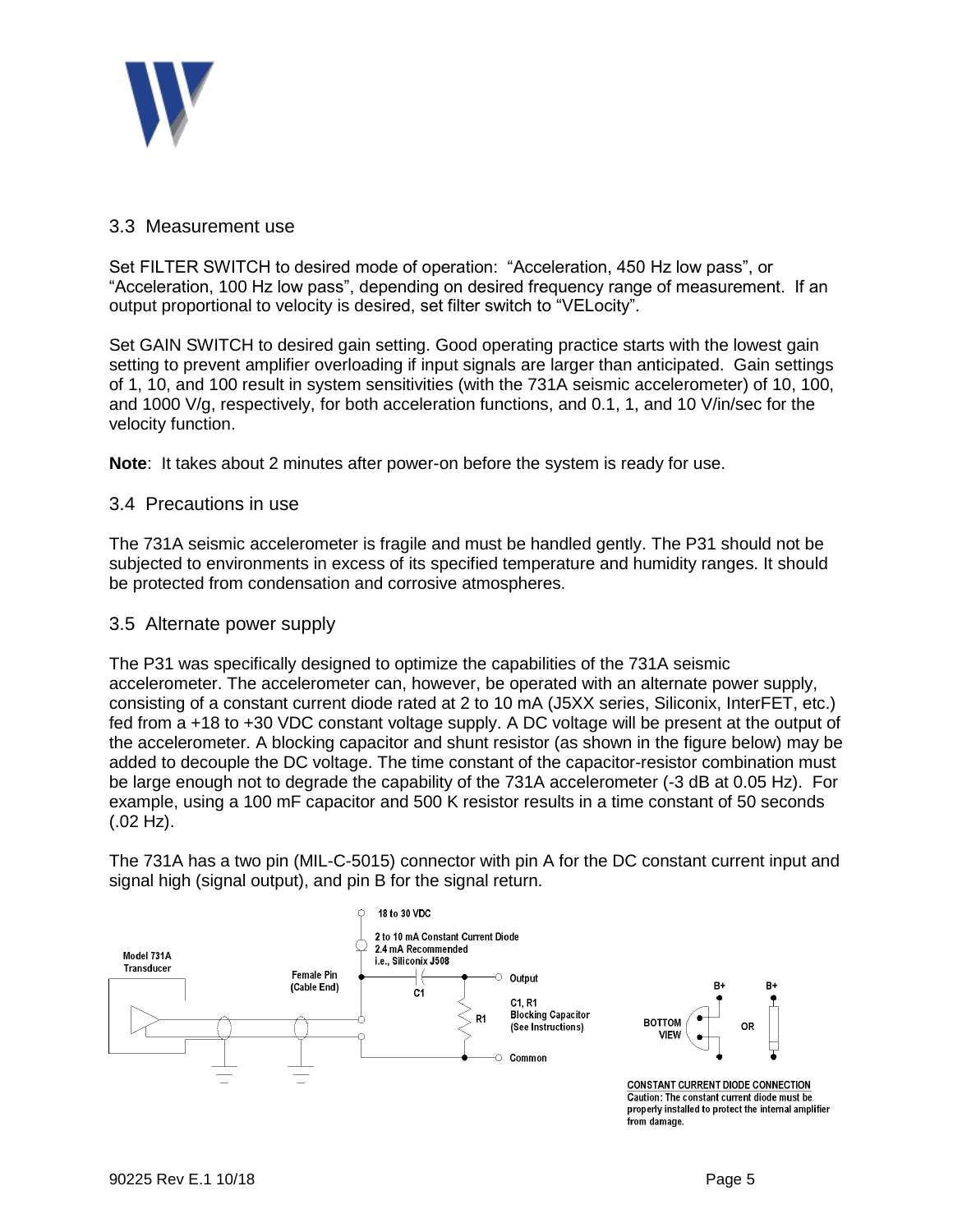

# **4.0 Maintenance and troubleshooting**

The P31 power unit/amplifier is fully calibrated and ready to operate when received from Wilcoxon Sensing Technologies. A new set of 9 volt alkaline batteries is mounted in the power unit. Under normal circumstances, those batteries have an operational life of about 75 hours.

## 4.1 Battery replacement

The batteries need to be replaced when indicated by the absence of the green light from the battery condition indicator. Turn the P31 upside down, remove the retaining screws in the bottom panel and slide the chassis out from the cover box. The batteries are located in an internal holder. Simply remove the batteries from the holder and plug in the new batteries. Slide the chassis back into the cover box and replace the 4 retaining screws. Set the "POWER" switch to the "TEST" position. The green LED should illuminate. If it fails to illuminate, repeat the procedure. Call customer service if the LED continues to fail to illuminate.

## 4.2 Amplifier and accelerometer checks

If the P31 power unit/amplifier appears to malfunction, its operation can be checked electrically.

The output of a signal generator (at about 30 Hz) is fed through an RC network into the input of the P31 power unit/amplifier. This network consists of a 100 µF capacitor in series with the input and a 3.74 kΩ resistor shunted across the input. In this electrical signal substitution method the signal generator is set to produce an output signal with an amplitude of about 3 V



rms at each gain setting. (Example: At a switch setting of "ACC 1000" a 30 mV signal output will produce a 3 volt RMS signal out.) If this test indicates P31 malfunction, the unit should be returned to the factory for repair.

**Note**: If there is no signal output or the signal appears to be distorted or clipping, assure that you are not exceeding the maximum operating range of the unit, 0.5g. Excessive vibration or shock may cause the amplifier to go into an overload condition. After the 731A amplifier has overloaded due to excessive vibration or shock, there will be no signal output until the amplifier recovers. The recovery time of the amplifier can be 2 to 3 minutes after the overload condition is removed.

If the 731A appears to malfunction, one should measure the DC level (bias output voltage) at the output of the accelerometer (e.g. input of the P31) using a portable vibration monitor. Note that the turn on time is about two minutes. With no significant vibration input, the DC level should be about +9 VDC. Much lower or higher (>11V or <7V) DC voltages indicate internal problems. If tests indicate either the P31 or the 731A is not functioning correctly, contact customer service for assistance. See section 5.0 of this manual.